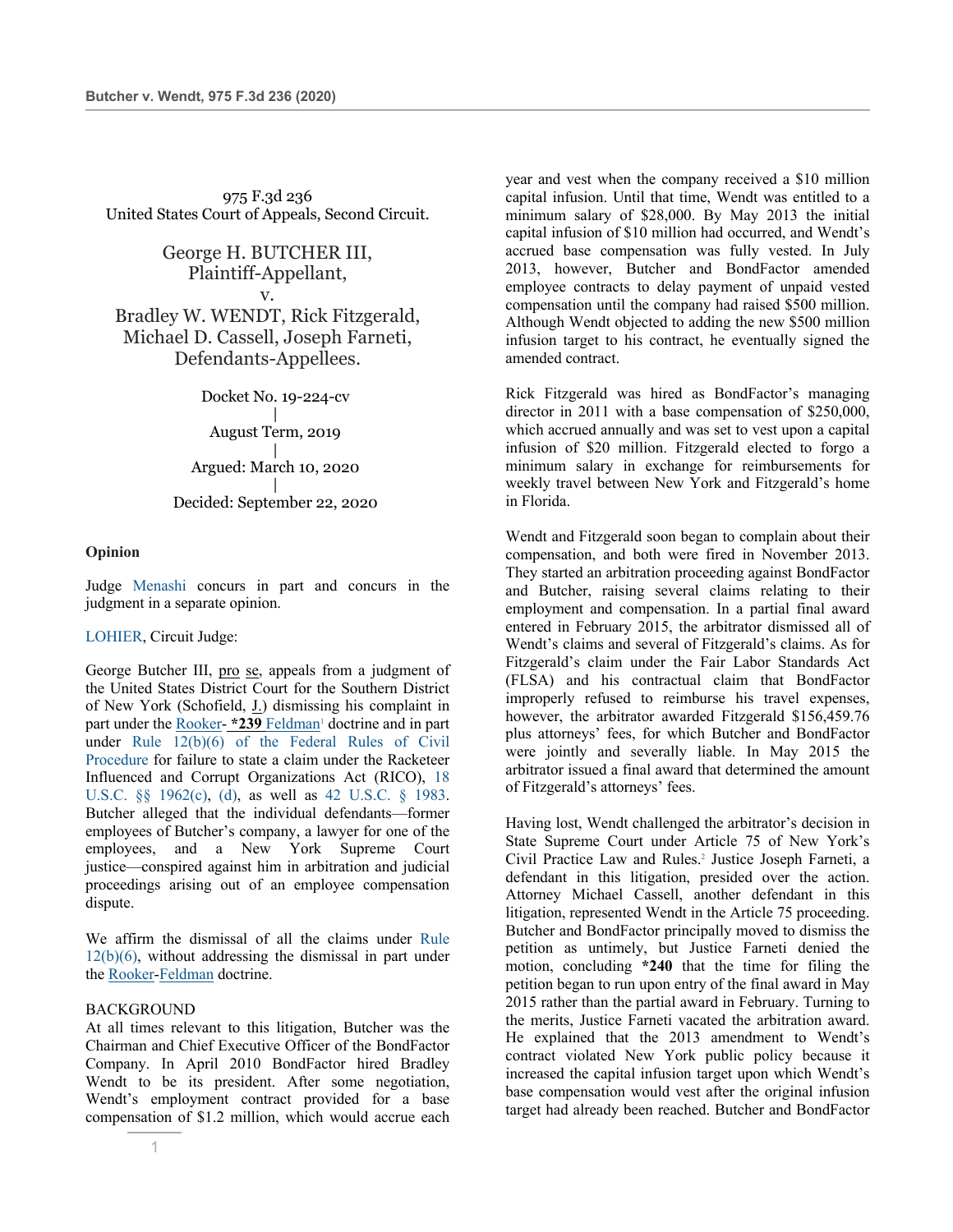appealed Justice Farneti's decision. The New York State Appellate Division reversed Justice Farneti's judgment, concluding that Wendt's petition should have been dismissed as untimely. Wendt v. BondFactor Co., 94 N.Y.S.3d 134, 169 A.D.3d 808 (2d Dep't 2019).

In October 2016 Wendt and Fitzgerald, represented by Cassell, filed a lawsuit in the Southern District of New York claiming that Butcher had retaliated against them in violation of the federal Dodd-Frank Act. The district court dismissed the complaint as barred under the doctrine of res judicata because Wendt and Fitzgerald could have raised their retaliation claims in the earlier arbitration. See Wendt v. BondFactor Co., No. 16 Civ. 7751 (DLC), 2017 WL 3309733, at \*7 (S.D.N.Y. Aug. 2, 2017).

In October 2017, while Butcher's appeal to the Appellate Division was still pending, Butcher filed this action in federal court alleging that Wendt, Fitzgerald, Cassell, and Justice Farneti conspired to defraud him and to deprive him of his due process rights in the Article 75 proceeding, in violation of RICO, 18 U.S.C. § 1962(c), (d), and 42 U.S.C. § 1983. In his second amended federal complaint, Butcher alleged that Wendt and Fitzgerald made a number of false statements that were designed to manufacture a future lawsuit against BondFactor, that Wendt and Fitzgerald conspired to testify falsely during the arbitration proceedings, and that attorney Cassell knowingly filed false statements in the Article 75 proceeding and the Dodd-Frank lawsuit. Butcher also alleged that, as early as December 2014, well prior to entry of the final arbitration award, Wendt, Fitzgerald, Cassell, and Justice Farneti were already conspiring to vacate the award. Wendt and Cassell delayed filing the Article 75 proceeding, Butcher claimed, "to facilitate the selection of Farneti as the presiding officer." App'x at 308. Finally, Butcher asserted that Wendt and Cassell must have bribed Justice Farneti to rule in Wendt's favor.

The District Court held that the Rooker-Feldman doctrine deprived it of subject matter jurisdiction over Butcher's RICO claims related to Wendt's compensation and certain claims arising from the Article 75 proceeding. It dismissed Butcher's remaining claims on the merits for failure to state a claim. It was after the District Court dismissed Butcher's complaint that the New York Appellate Division reversed Justice Farneti's judgment. See supra at 6.

This appeal followed.

### DISCUSSION

Butcher first argues that the District Court improperly relied on the Rooker-Feldman doctrine to dismiss his claims related to Wendt's compensation for lack of jurisdiction while an appeal of Justice Farneti's judgment in the Article 75 proceeding was pending. We conclude that these claims, like the others in Butcher's complaint, were properly dismissed for failure to state a claim and, therefore, we affirm on a different basis from that relied on by the District Court. See Wells Fargo Advisors, LLC v. Sappington, 884 F.3d 392, 396 n.2 (2d Cir. 2018).

**\*241** We review de novo the dismissal of Butcher's claims under Federal Rule of Civil Procedure 12(b)(6). See Fink v. Time Warner Cable, 714 F.3d 739, 740 (2d Cir. 2013). "[A] complaint must contain sufficient factual matter, accepted as true, to state a claim to relief that is plausible on its face," Ashcroft v. Iqbal, 556 U.S. 662, 678, 129 S.Ct. 1937, 173 L.Ed.2d 868 (2009) (quotation marks omitted), and that "raise[s] a right to relief above the speculative level," Bell Atl. Corp. v. Twombly, 550 U.S. 544, 555, 127 S.Ct. 1955, 167 L.Ed.2d 929 (2007).

All of Butcher's claims against Justice Farneti are for money damages and arise out of acts or omissions taken in his judicial capacity related to the Article 75 proceeding over which he presided. "It is well settled that judges generally have absolute immunity from suits for money damages for their judicial actions." Bliven v. Hunt, 579 F.3d 204, 209 (2d Cir. 2009). Because Butcher's claims against Justice Farneti are barred by absolute judicial immunity, they were correctly dismissed under Rule 12(b)(6).

The District Court also correctly dismissed Butcher's RICO and § 1983 claims against Wendt, Fitzgerald, and Cassell. To state a claim of a substantive RICO violation under  $\S$  1962(c), a plaintiff must allege, among other things, two or more predicate acts "constituting a pattern" of "racketeering activity." Williams v. Affinion Grp., LLC, 889 F.3d 116, 124 (2d Cir. 2018) (quotation marks omitted). Those predicate acts must be the "proximate cause" of the alleged injury. Empire Merchs., LLC v. Reliable Churchill LLLP, 902 F.3d 132, 140 (2d Cir. 2018) (quotation marks omitted). To state a claim for RICO conspiracy under  $\S$  1962(d), the plaintiff must also "allege the existence of an agreement to violate RICO's substantive provisions." Williams, 889 F.3d at 124 (quotation marks omitted). And "[t]o state a claim against a private entity on a section 1983 conspiracy theory, the complaint must allege facts demonstrating that the private entity acted in concert with the state actor to commit an unconstitutional act." Ciambriello v. County of Nassau, 292 F.3d 307, 324 (2d Cir. 2002) (quotation marks omitted).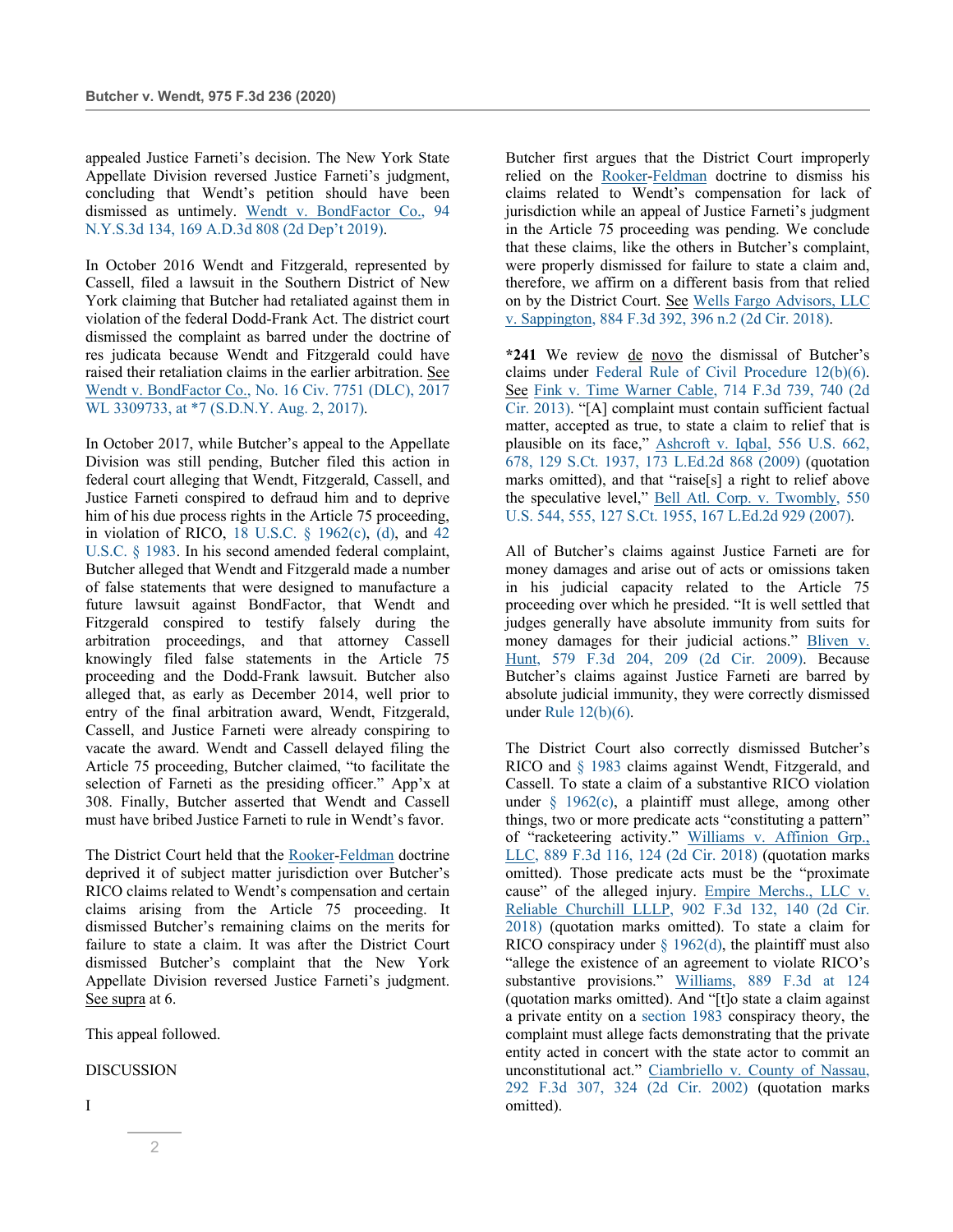Butcher's allegations in support of his conspiracy claims of a corrupt agreement between the private defendants and Justice Farneti are uniformly conclusory, speculative, and implausible. See id., at 324; Betts v. Shearman, 751 F.3d 78, 84 n.1 (2d Cir. 2014). Notably, his barebones claim of a conspiracy involving Justice Farneti—that Wendt knew that Justice Farneti would preside over the proceedings over a year before those proceedings commenced, and that Wendt, Fitzgerald, and Cassell began to conspire with Justice Farneti well before the final arbitral award—is unaccompanied by any factual allegation to support it. We agree with the District Court that Butcher's allegations of a corrupt agreement, which rest on rank speculation, are inadequate to support his conspiracy claims under RICO and § 1983.

Butcher's substantive RICO claim fares no better. We recently explained that "allegations of frivolous, fraudulent, or baseless litigation activities—without more—cannot constitute a RICO predicate act." Kim v. Kimm, 884 F.3d 98, 104 (2d Cir. 2018). For that reason, we conclude that Butcher's allegations that the private defendants made false statements in their various filings and in the course of testifying in the arbitration and Article 75 proceedings cannot support a claim of a substantive RICO violation. Butcher's allegations that Wendt and Fitzgerald sent fraudulent emails during their employment with BondFactor do not constitute **\*242** a pattern of racketeering activity for the separate reason that Butcher failed to allege that the emails proximately caused any of his injuries. See Empire Merchs., LLC, 902 F.3d at 140. Butcher did not allege that either the arbitrator or Justice Farneti relied on the emails as a basis for their rulings in favor of Fitzgerald and Wendt. They relied instead on a legal analysis under the FLSA and New York public policy, the undisputed fact that Fitzgerald did not receive any salary during his employment with BondFactor, and the initial vesting target under Wendt's contract, which Butcher admitted was met.

Accordingly, we affirm the District Court's judgment on the ground that Butcher's complaint failed to state any claim on which relief could be granted.

#### II

A side note. Our concurring colleague says that we should have fully grappled with the Rooker-Feldman doctrine before reaching the merits because it is a jurisdictional bar that we cannot avoid. Our refusal to address the doctrine as a threshold jurisdictional issue, he insists, contravenes Steel Co. v. Citizens for a Better Environment, 523 U.S. 83, 118 S.Ct. 1003, 140 L.Ed.2d 210 (1998).

To the contrary, resolving this appeal on the merits is in step with both our precedent and Steel Co. In Steel Co., the Supreme Court instructed that we could not assume hypothetical jurisdiction over questions of Article III jurisdiction, as had been the practice. "For a court to pronounce upon the meaning or the constitutionality of a state or federal law when it has no jurisdiction to do so is, by very definition, for a court to act ultra vires." Id. at 101–02, 118 S.Ct. 1003. But the Court's holding in Steel Co. was limited to standing under Article III (that is, constitutional standing), which it distinguished from "statutory standing." Id. at 97, 118 S.Ct. 1003; see also, e.g., id. at 93, 118 S.Ct. 1003 (disapproving of the resolution of "cause-of-action questions ... where there is no genuine case or controversy" under Article III).

We have consistently kept faith with Steel Co.'s focus on Article III jurisdiction. "The bar on hypothetical jurisdiction," we have held, "applies only to questions of Article III jurisdiction." Moore v. Consol. Edison Co. of N.Y., Inc., 409 F.3d 506, 511 n.5 (2d Cir. 2005). So "where the potential lack of jurisdiction is a constitutional question," we decide the question. Monegasque De Reassurances S.A.M. v. Nak Naftogaz of Ukraine, 311 F.3d 488, 497 (2d Cir. 2002) (quotation marks omitted). By contrast, we may assume hypothetical jurisdiction where the jurisdictional issue is statutory in nature. See Doyle v. U.S. Dep't of Homeland Sec., 959 F.3d 72, 79 (2d Cir. 2020); Vera v. Banco Bilbao Vizcaya Argentaria, S.A., 946 F.3d 120, 137 n.22 (2d Cir. 2019); Ahmed v. Holder, 624 F.3d 150, 154–55 (2d Cir. 2010); Abimbola v. Ashcroft, 378 F.3d 173, 180 (2d Cir. 2004); United States v. Miller, 263 F.3d 1, 4 n.2 (2d Cir. 2001).<sup>3</sup> If, as here, "the jurisdictional constraints are imposed by statute, not the Constitution," we have found it particularly prudent to assume hypothetical jurisdiction "where the jurisdictional **\*243** issues are complex and the substance of the claim is ... plainly without merit." Ivanishvili v. U.S. Dep't of Justice, 433 F.3d 332, 338 n.2 (2d Cir. 2006). 4

The Rooker-Feldman doctrine does not raise a question of Article III jurisdiction, and no circuit court has ever seriously claimed that the doctrine has constitutional status under Article III. The doctrine instructs that district courts lack subject-matter jurisdiction over "cases brought by state-court losers complaining of injuries caused by state-court judgments rendered before the district court proceedings commenced and inviting district court review and rejection of those judgments." Exxon Mobil Corp. v. Saudi Basic Indus. Corp., 544 U.S. 280, 284, 125 S.Ct. 1517, 161 L.Ed.2d 454 (2005). Rooker-Feldman thus "bars a losing party in state court from seeking what in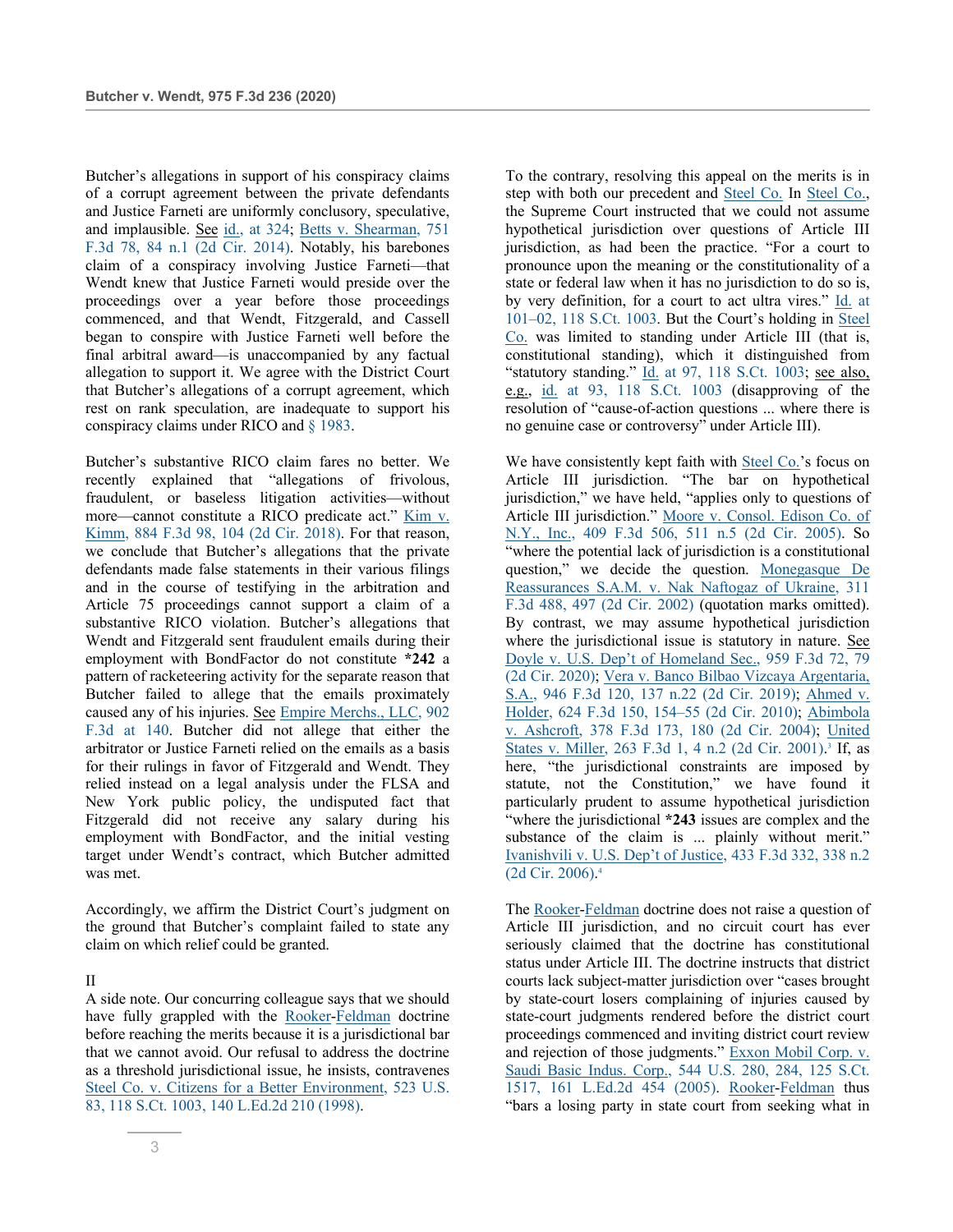substance would be appellate review of the state court judgment in a United States district court, based on the losing party's claim that the state judgment itself violates the loser's federal rights." Id. at 287, 125 S.Ct. 1517 (quotation marks omitted).

The doctrine's roots lie in two jurisdictional statutes, 28 U.S.C. § 1257, in which Congress granted appellate jurisdiction to the Supreme Court over certain final judgments of a State's highest court, and 28 U.S.C. § 1331, which provides that federal "district courts shall have original jurisdiction of all civil actions arising under the Constitution, laws, or treaties of the United States." See id., 544 U.S. at 283–86, 125 S.Ct. 1517 (2005); D.C. Court of Appeals v. Feldman, 460 U.S. 462, 476, 103 S.Ct. 1303, 75 L.Ed.2d 206 (1983); Rooker v. Fidelity Tr. Co., 263 U.S. 413, 416, 44 S.Ct. 149, 68 L.Ed. 362 (1923); McKithen v. Brown, 481 F.3d 89, 96 (2d Cir. 2007); Hoblock v. Albany Cty. Bd. of Elections, 422 F.3d 77, 85 (2d Cir. 2005). In Feldman, the Supreme Court explained that "appellate jurisdiction to reverse or modify a state-court judgment is lodged ... exclusively in" the Supreme Court by 28 U.S.C. § 1257. Exxon Mobil Corp., 544 U.S. at 283, 125 S.Ct. 1517 (citing Feldman, 460 U.S. 462, 103 S.Ct. 1303, 75 L.Ed.2d 206). 28 U.S.C. § 1331, on the other hand, "is a grant of original jurisdiction, and does not authorize district courts to exercise appellate jurisdiction over state-court judgments." Id. at 292, 125 S.Ct. 1517. Thus, "[i]f, instead of seeking review of an adverse state supreme court decision in the Supreme Court, [plaintiffs] sued in federal district court, the federal action would be an attempt to obtain direct review of the state supreme court decision and would represent a partial inroad on Rooker-Feldman's construction of 28 U.S.C. § 1257." Id. at 287, 125 S.Ct. 1517 (quotation marks omitted). As a reflection of the doctrine's statutory rather than constitutional origins, there is no jurisdictional bar that prevents Congress from reversing course and giving the lower federal courts appellate jurisdiction over the same state court judgments. What Congress gives, Congress can later modify.

The concurrence attempts to distinguish or sideline the long line of cases in which we have assumed hypothetical jurisdiction. While this Court has appropriately assumed jurisdiction in some circumstances, the concurrence asserts, we have been "more hesitant" to do so when "faced with **\*244** plainly jurisdictional limitations." See post 251 – ––––. But the cases cited by the concurrence in support of this view are inapposite; unlike this case, they

involved a straightforward jurisdictional issue or a potentially complicated merits question, or they addressed Article III rather than statutory jurisdiction. See United States ex rel. Hanks v. United States, 961 F.3d 131, 138 (2d Cir. 2020) (noting that the statutory jurisdictional question was "relatively straightforward"); Ventura de Paulino v. N.Y.C. Dep't of Educ., 959 F.3d 519, 530 n.45 (2d Cir. 2020) (acknowledging that there exists a "discretionary exception to Steel Co." allowing a court to "dispose of the case on the merits without addressing a novel question of jurisdiction"); C. Hudson Gas & Elec. Corp. v. FERC, 783 F.3d 92, 108–119 (2d Cir. 2015) (offering no suggestion that the substance of the claims was plainly without merit); ProShipLine, Inc. v. Aspen Infrastructures, Ltd., 585 F.3d 105, 113 n.7 (2d Cir. 2009) (noting its intention to address whether the court had Article III jurisdiction).

Our established practice of assuming hypothetical statutory jurisdiction is not unique. The majority of our sister circuits have assumed jurisdiction under similar circumstances in the wake of Steel Co. See, e.g., Am. Hosp. Ass'n v. Azar, 964 F.3d 1230, 1246 (D.C. Cir. 2020); United States v. Olson, 867 F.3d 224, 228 (1st Cir. 2017); Montague v. NLRB, 698 F.3d 307, 313 (6th Cir. 2012); Minesen Co. v. McHugh, 671 F.3d 1332, 1337 (Fed. Cir. 2012); Jordon v. Att'y General of U.S., 424 F.3d 320, 327 n.8 (3d Cir. 2005); Lukowski v. INS, 279 F.3d 644, 647 n.1 (8th Cir. 2002).

**[11]**In summary, we may assume hypothetical statutory jurisdiction in order to resolve this appeal on the merits because the Rooker-Feldman doctrine does not implicate Article III jurisdiction. Doing so is particularly appropriate in this case, where the jurisdictional issue is both novel and arguably complex, while Butcher's claims are plainly meritless.<sup>5</sup>

#### **\*245** CONCLUSION

For the foregoing reasons, Butcher's complaint failed to plausibly allege RICO violations or a § 1983 conspiracy. The judgment of the District Court is

AFFIRMED.

Concurring opinion omitted.

## Footnotes

<sup>1</sup> D.C. Court of Appeals v. Feldman, 460 U.S. 462, 103 S.Ct. 1303, 75 L.Ed.2d 206 (1983); Rooker v. Fidelity Tr. Co., 263 U.S. 413, 44 S.Ct. 149, 68 L.Ed. 362 (1923).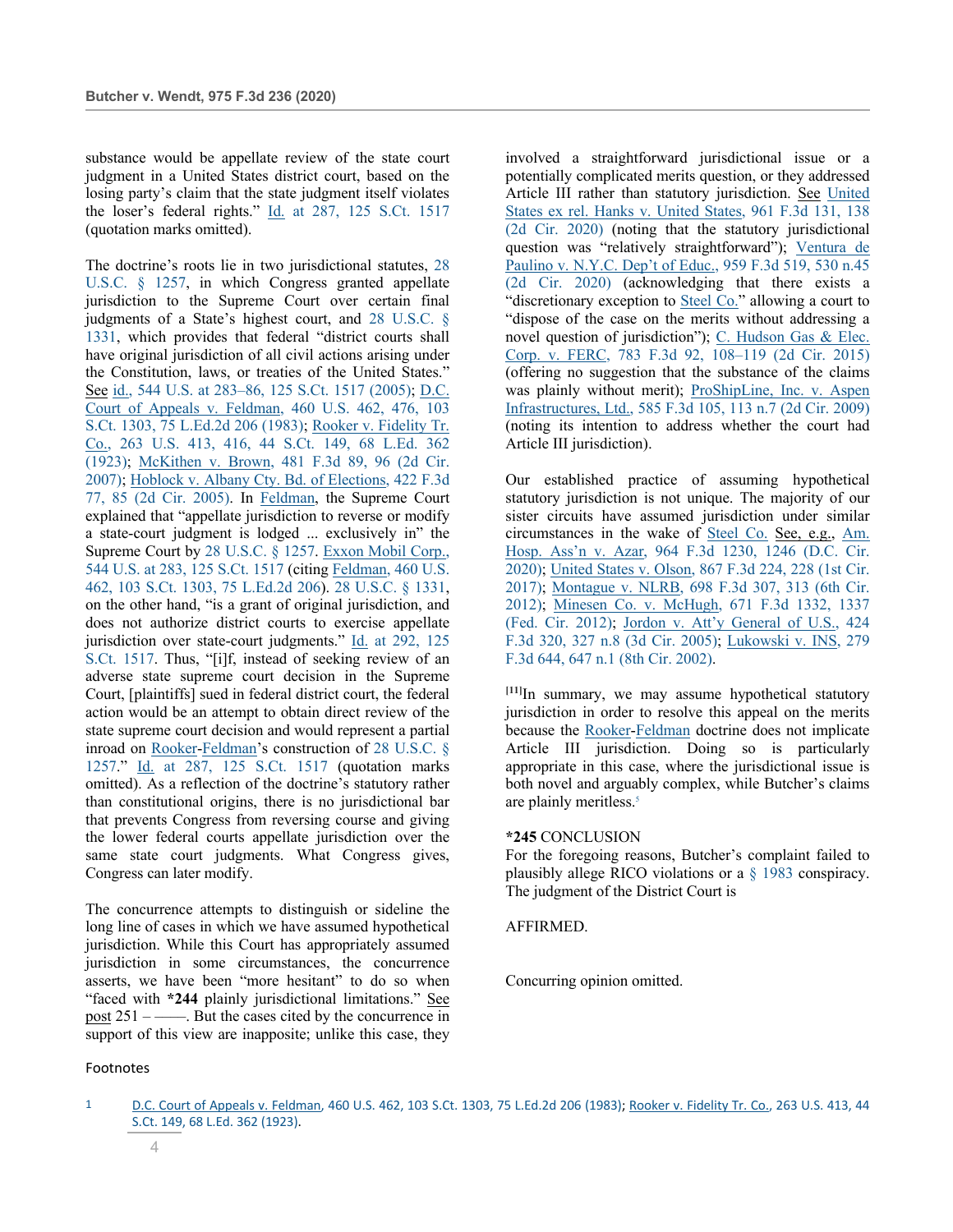- 2 Article 75 governs arbitration proceedings in New York State and contains a provision permitting a party to bring an action in state court to vacate or modify an arbitration award. See N.Y. C.P.L.R. § 7511.
- 3 We routinely and appropriately assume hypothetical jurisdiction in summary orders. See, e.g., Jang v. Tr. of St. Johnsbury Academy, 771 F. App'x 86, 87 (2d Cir. 2019); Palaguachi v. Whitaker, 755 F. App'x 81, 84 (2d Cir. 2018). We have done so in cases in which the Rooker-Feldman doctrine is invoked. See, e.g., Yeshiva Imrei Chaim Viznitz of Boro Park, Inc. v. City of New York, 496 F. App'x 122, 124 (2d Cir. 2012); Saferstein v. Lawyers' Fund for Client Prot., 223 F. App'x 39, 40 (2d Cir. 2007).
- 4 Our concurring colleague observes that subsequent decisions found the statutory limitations at issue in certain of the cited cases to be non-jurisdictional in nature. But that misses the point. These cases show that the Second Circuit has not hesitated to assume hypothetical statutory jurisdiction in rejecting plainly meritless claims. In doing so in these cases, the panels were not acting on any assumption that the statutory question would be found not to be jurisdictional in the future.
- 5 We have never addressed whether the Rooker-Feldman doctrine applies where, as here, there is a pending state appeal. District court decisions in our circuit show that this question may not be as easily answered as our concurring colleague suggests, for reasons stated by our colleague Judge Bianco when he was sitting on the district court. See Dekom v. Fannie Mae, No. 17-CV-2712, 2019 WL 1403116, at \*2 (E.D.N.Y. Mar. 28, 2019); Caldwell v. Gutman, Mintz, Baker & Sonnenfeldt, P.C., 701 F. Supp. 2d 340, 347–48 (E.D.N.Y. 2010). Indeed, district judges within our circuit that have grappled with this issue have concluded that Rooker-Feldman applies even where there is a pending state appeal of the challenged judgment. See Gribbin v. N.Y. State Unified Court Sys., No. 18-CV-6100 (PKC), 2020 WL 1536324, at \*3 n.6 (E.D.N.Y. Mar. 31, 2020); Campbell v. Bank of Am., N.A., No. 19-CV-11 (VB), 2019 WL 4083078, at \*4 (S.D.N.Y. Aug. 29, 2019); Zapotocky v. CIT Bank, N.A., 587 B.R. 589, 596 (S.D.N.Y. 2018); Deraffele v. City of New Rochelle, No. 15-CV-282 (KMK), 2016 WL 1274590, at \*7 (S.D.N.Y. Mar. 30, 2016). Although there is contrary authority from our sister circuits that supports a conclusion that Rooker-Feldman does not pertain to these circumstances, see, e.g., Parker v. Lyons, 757 F.3d 701, 705-06 (7th Cir. 2014) (collecting cases), this Court has strongly suggested—without deciding—that it does. See generally Vossbrinck v. Accredited Home Lenders, Inc., 773 F.3d 423, 426 & n.1 (2d Cir. 2014). Rather than address this issue—one of first impression for our Court—we affirm the dismissal of Butcher's claims under Rule 12(b)(6), as that result is foreordained by well-established circuit precedent. See Moore, 409 F.3d at 511 n.5 (assuming jurisdiction to resolve appeal where statutory standing question "remain[ed] unresolved in this Circuit"); Vera, 946 F.3d at 137 n.22 (explaining that "it would be ironic if, in our desire to avoid rendering an advisory opinion, we were to address a novel jurisdictional question in a case where the result is foreordained by another decision of this Court" (quotation marks and brackets omitted)). We need not pursue the matter here where we can easily affirm on another, clearly established ground.
- 1 We have recently opined, for example, on the "requisite elements of an ERISA estoppel claim," *Sullivan-Mestecky v. Verizon Commc'n Inc.*, 961 F.3d 91, 100 (2d Cir. 2020), the scope of vertical or horizontal relatedness necessary to "establish a pattern of racketeering activity" under RICO, *Halvorssen v. Simpson*, 807 F. App'x 26, 29 (2d Cir. 2020), and the notice a plaintiff must give to his or her employer of a disability to state a reasonable accommodation claim, *Costabile v. N.Y.C. Health & Hosps. Corp.*, 951 F.3d 77, 82 (2d Cir. 2020).
- 2 5B Charles A. Wright & Arthur R. Miller, Federal Practice & Procedure § 1357, pp. 721-28 (3d ed. 2004) (footnotes omitted).
- 3 This case is even more remarkable than the ordinary case in which a court assumes hypothetical jurisdiction to reach the merits. Here, the court does not simply ignore a jurisdictional question but considers that question and appears to be convinced that we *lack* jurisdiction in this case. *Ante* at 244 n.5 (citing district court precedents that "have concluded that *Rooker-Feldman* applies even where there is a pending state appeal of the challenged judgment" and circuit precedent that, in the court's view, "strongly suggest[s] ... that it does"). Despite this conclusion about its own jurisdiction, the court proceeds to the merits. I do not think the court is correct about the scope of the *Rooker-Feldman* doctrine, as I explain in Part II. But if the court believes what it says—that the doctrine likely deprives this court of subject-matter jurisdiction over this case—it should not be deciding the case on the merits. "It is axiomatic that federal courts are courts of limited jurisdiction and may not decide cases over which they lack subject matter jurisdiction." *Funk*, 861 F.3d at 371 (quoting *Lyndonville Sav. Bank & Tr. Co. v. Lussier*, 211 F.3d 697, 700 (2d Cir. 2000)).
- 4 *See Block v. Cmty. Nutrition Inst.*, 467 U.S. 340, 345, 104 S.Ct. 2450, 81 L.Ed.2d 270 (1984) ("The APA confers a general cause of action ... but withdraws that cause of action to the extent the relevant statute 'preclude[s] judicial review.' ") (quoting 5 U.S.C. § 701(a)(1)); *see also Air Courier Conf. of Am. v. Am. Postal Workers Union AFL-CIO*, 498 U.S. 517, 523 n.3, 111 S.Ct. 913, 112 L.Ed.2d 1125 (1991) (noting that "[t]he judicial review provisions of the APA are not jurisdictional, so a defense based on exemption from the APA can be waived" and that whether a statute precludes review "is in essence a question whether Congress